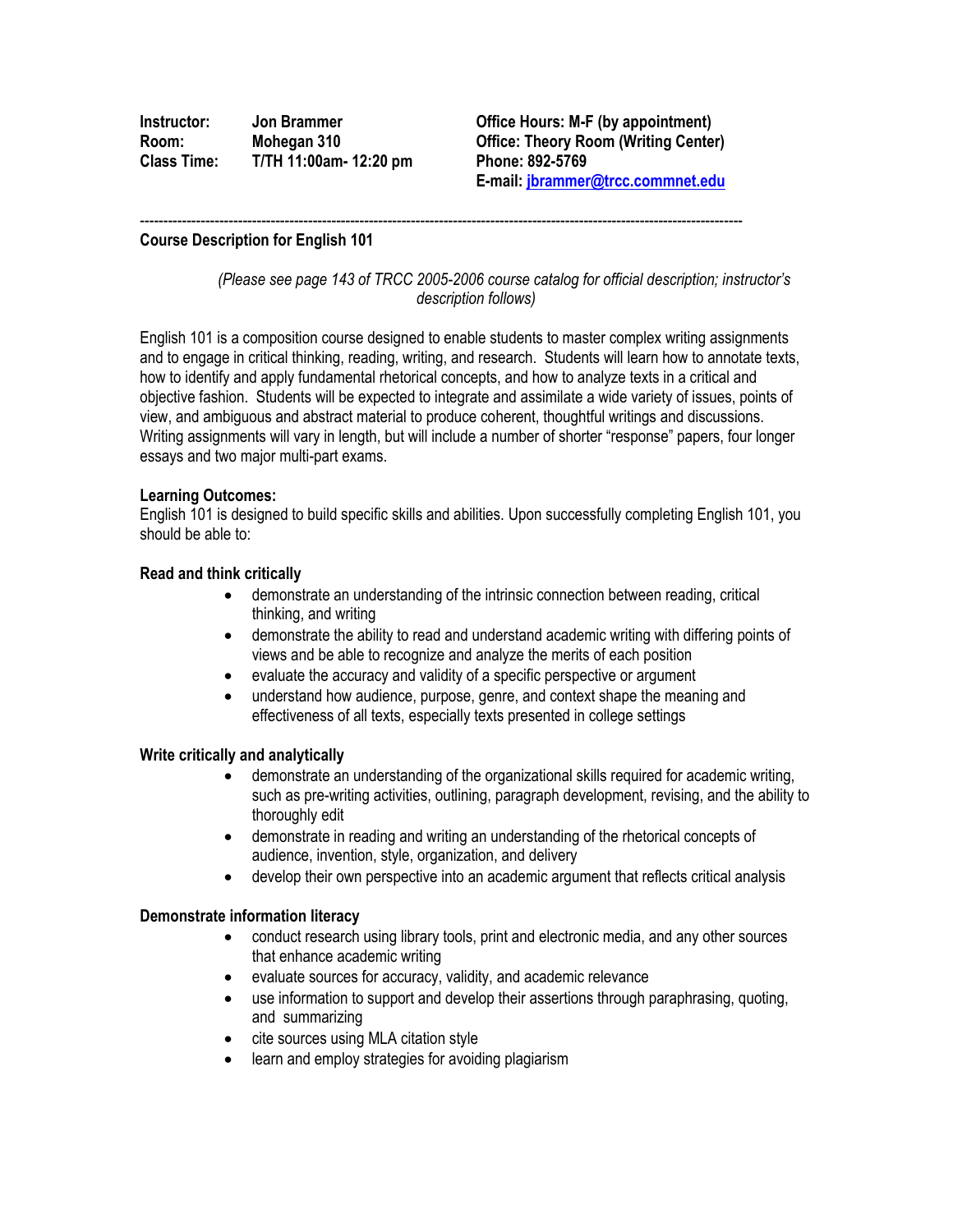# **Apply the foundations of strong academic skills**

- develop and use broadened reading and speaking vocabularies
- use tools appropriately related to reading and writing, such as writing handbooks, dictionary, and thesaurus
- utilize word processing programs, including proofreading software, in the writing process
- produce documents according to MLA formatting conventions
- employ strategies for effective editing, including attention to grammar, mechanics, usage, and the conventions of standard American English
- collaborate with others in developing points of views and analyzing writing
- employ effective annotation skills
- use writing and reading for inquiry, learning, thinking, and communicating in a college setting
- formulate appropriate questions and hypotheses

# **Required Texts/Supplies:**

*A World of Ideas*, 7th edition, by Lee. A. Jacobus

*Writing Handbook*- brief Penguin version, by Faigley

Some kind of portable computer memory device (diskette, flash drive, etc…)

# **Attendance, Grading, Due Dates, and Academic Honesty:**

*Attendance-* I will be conducting a formal "roll call" for the first couple of weeks of classes. After that, I will simply make note of those students who are missing on any given day*. Attendance grades are calculated through a combination of missed in class writings and my own observations on who attends regularly*. Because many of the ideas for out-of-class writings will be discussed in detail during class, it is to your advantage to attend regularly. One or two missed classes will not result in any kind of grading penalty, but excessive absences (more than three) could impact your work negatively. *If you miss a scheduled essay peer review day without contacting me in advance, you will automatically lose \_\_\_\_ points (25% of your attendance, participation, and presentation points*

*Grading*- The grading for this course is flexible and will be decided during the first day of class. The categories below indicate all the aspects that you will be graded on. The weight that is assigned to each one is up to the class as a whole. There are only four limitations: 1) the point total for essays is not changeable, 2) no category can be worth less than 50 points, 3) fractional totals or those not rounded to the nearest five points are not acceptable, and 4) the total number of points must equal 500. Please remember that if one category is given fewer points, then another category must be weighted more heavily.

| Out-of-class researched essays (4)---      | -200 | points |
|--------------------------------------------|------|--------|
| In-class writings (mid-term and final)---  |      | points |
| Response papers (10)--------------         |      | points |
| Attendance and discussion participation--- |      | points |

Letter grades are then generated at the end of the term based on a strict percentage scale. Grades with an attached "+" or "-" will be given for those point totals which fall within the top or bottom 2% of each grade category (there is no "A+"!). For example, a student with 430 points would receive a straight "B" grade. A different student, who had accumulated only 410 points, would receive a "B-" (410= the lowest 2% of the "B" category or .82x500=410).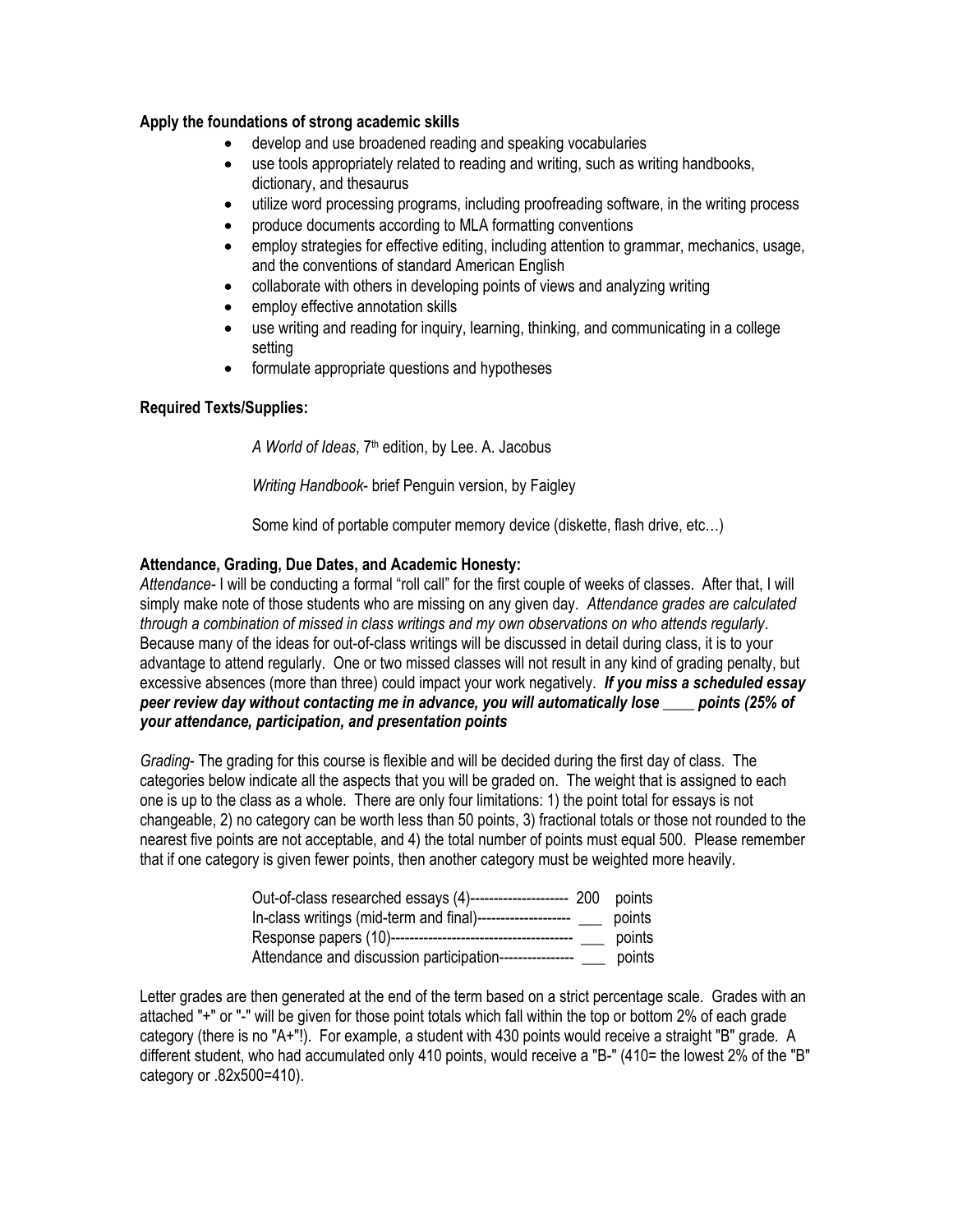| $A=$  | 450-500 points   |
|-------|------------------|
| $B =$ | 400-450 points   |
| $C =$ | 350-400 points   |
| D=    | 300-350 points   |
| F=.   | below 300 points |

*Due Dates*- Due dates are included in the syllabus and are not generally flexible. Late papers will *not* usually be accepted. If you are experiencing a personal situation of some kind that impacts your work in this class, please speak to me privately *before* the fact, if possible. *All students have one "grace period" to use at their discretion* with any of their essays except the final paper. The grace period allows you to turn in the paper at the time of the next class meeting. If you wish to invoke your grace period, please cut on the dotted line and attach the appropriate quarter-sheet to your essay (see below).

**Please remember that it is your responsibility, not mine, to keep up with assigned readings and paper due dates as outlined by the syllabus. If a class is cancelled for some reason, expect to do the work and turn in any papers associated with the cancelled class in the following session.**

*Academic Honesty*- I would like everyone in class to include a statement of academic honesty at the end of every final written draft. The form of this statement is variable, so I will give some suggestions for language before the final copy of the first essay is due.

# **Writing Papers:**

*Essay portfolios-* For each of the longer essays we will be writing, I will expect you to submit a folder containing all your work involved with that writing assignment (a plain manila file folder with your name on it would be ideal). Three items are mandatory: a rough draft showing evidence of revision, peer review comments, and a final draft that you are submitting for a grade. Depending on the assignment, I might also require class notes, pre-writing exercises, Writing Center commentary, or discussion question answers. *Your essay will not be graded until all the mandatory elements in the essay folder are submitted.*

*MLA format*- All out of class assignments must be typed and double-spaced with realistic margins according to MLA format. I will outline this format in class prior to your first written assignment. Any up-to-date English/writing reference will have a section on how to use this set of writing conventions. If you have questions about the style, please see me.

*Returned Papers*- Graded papers will generally be returned to you within a week of the due date. Longer essays will be corrected using reference numbers that will point you to a certain specific section of *A Writer's Reference*. If you have a trouble identifying the nature of a specified grammatical error, please see me.

*Computers-* It is *strongly recommended* that you use a computer in the writing process (either your personal machine or one in a campus computer lab), as it will greatly reduce the time you spend on revision. Try to get into the habit of using a word processing program when you initially compose your work and save to a separate diskette frequently. It will make revisions more convenient, and it will also give you experience using the technology. *All papers should be proofed thoroughly by a human!* Computer spell-checks and grammar checks are notoriously fallible! You can also take advantage of the English tutors in the Writing Center or the on-line writing lab at [TRWritingCenter@trcc.commnet.edu](mailto:TRWritingCenter@trcc.commnet.edu)

# **Campus and Class Policies:**

*Plagiarism*- Plagiarism is the unacknowledged use of another person's words or ideas in your writing. Conscious plagiarism is an unacceptable academic behavior. *Any instance of conscious plagiarism will*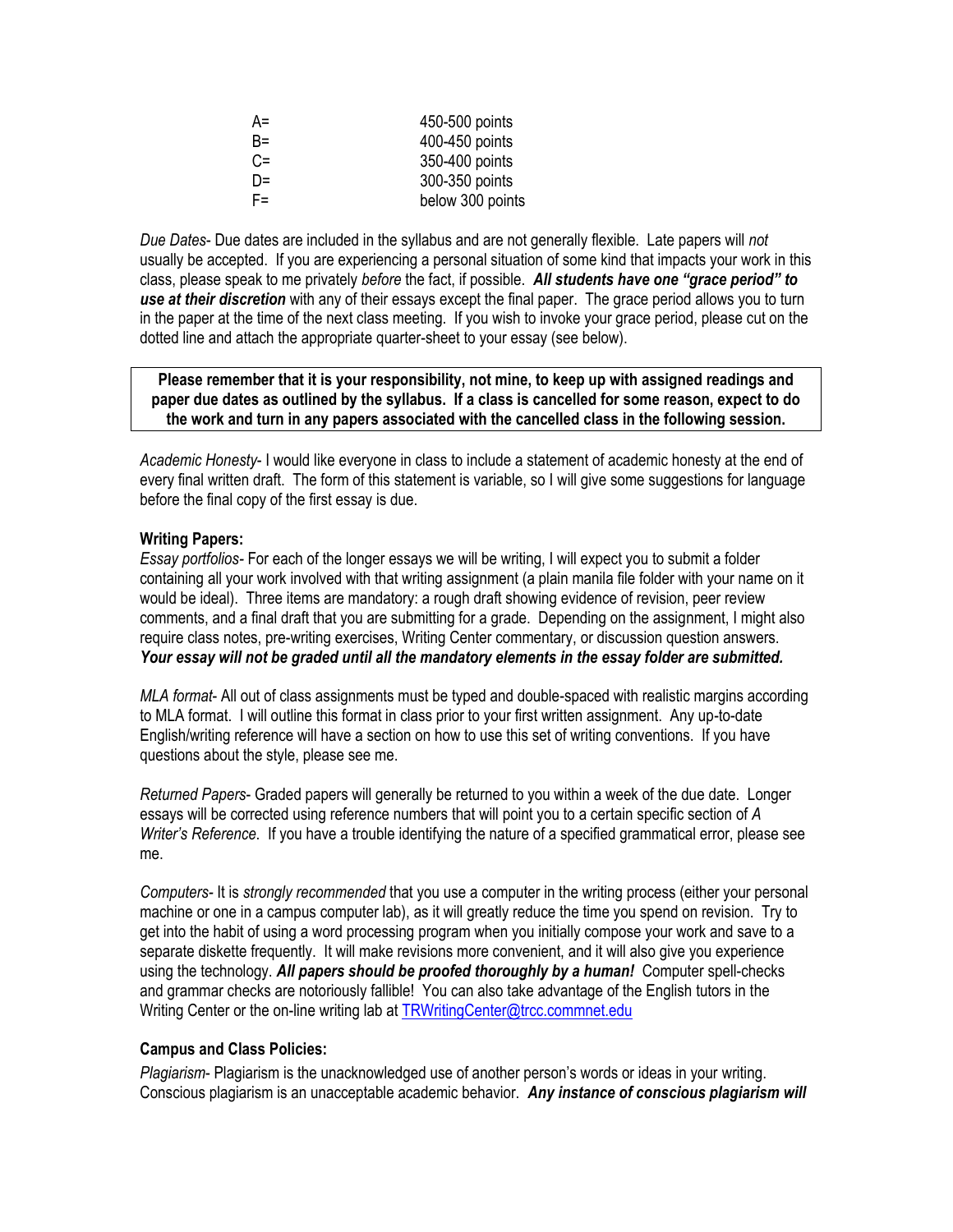### *result in a "zero" for that assignment. More than one instance will result in an "F" grade for the course*. Plagiarism by omission or "unconscious" plagiarism will be dealt with on a case-by-case basis.

*Withdrawal policy*- A student who finds it necessary to discontinue a course once class has met must provide written notice to the registrar. Withdrawal forms are available at the Registrar's office on the Thames and Mohegan sites. No punitive "W" grades are assigned to any withdrawal requested before the unrestricted withdrawal deadline for the semester. Withdrawal requests received after this deadline must bear the signature of the instructor. No withdrawals are permitted after the last class preceding the final exam. Students who do not obtain an official withdrawal, but simply stop attending classes, run the risk of receiving an "F" grade for the course

*Students with disabilities*- If you have a hidden or visible disability that may require special accommodations, please see me as soon as possible. If you have not already done so, please be sure to register with Chris Scarborough in order to find out what services are available for you.

*Classroom Behavior-* This is a college course for serious students, and I expect you to maintain proper decorum in the classroom. Unless you are an emergency responder of some sort, all cell phones should be turned off during class. All MP3 players, laptops, and other electronic devices should be turned off as well. Treat your fellow students with maturity and respect at all times. Extend the same attitude towards your instructor**. Immature behaviors will simply not be tolerated; if I am forced to address a behavior issue more than once, you will be asked to leave and not return to class.**

### **Revisions to Syllabus:**

The information contained in the syllabus is subject to revision at my discretion. I will inform the class of any changes that are made. If you miss a class, check with a classmate upon your return to verify that you have the most up-to-date information.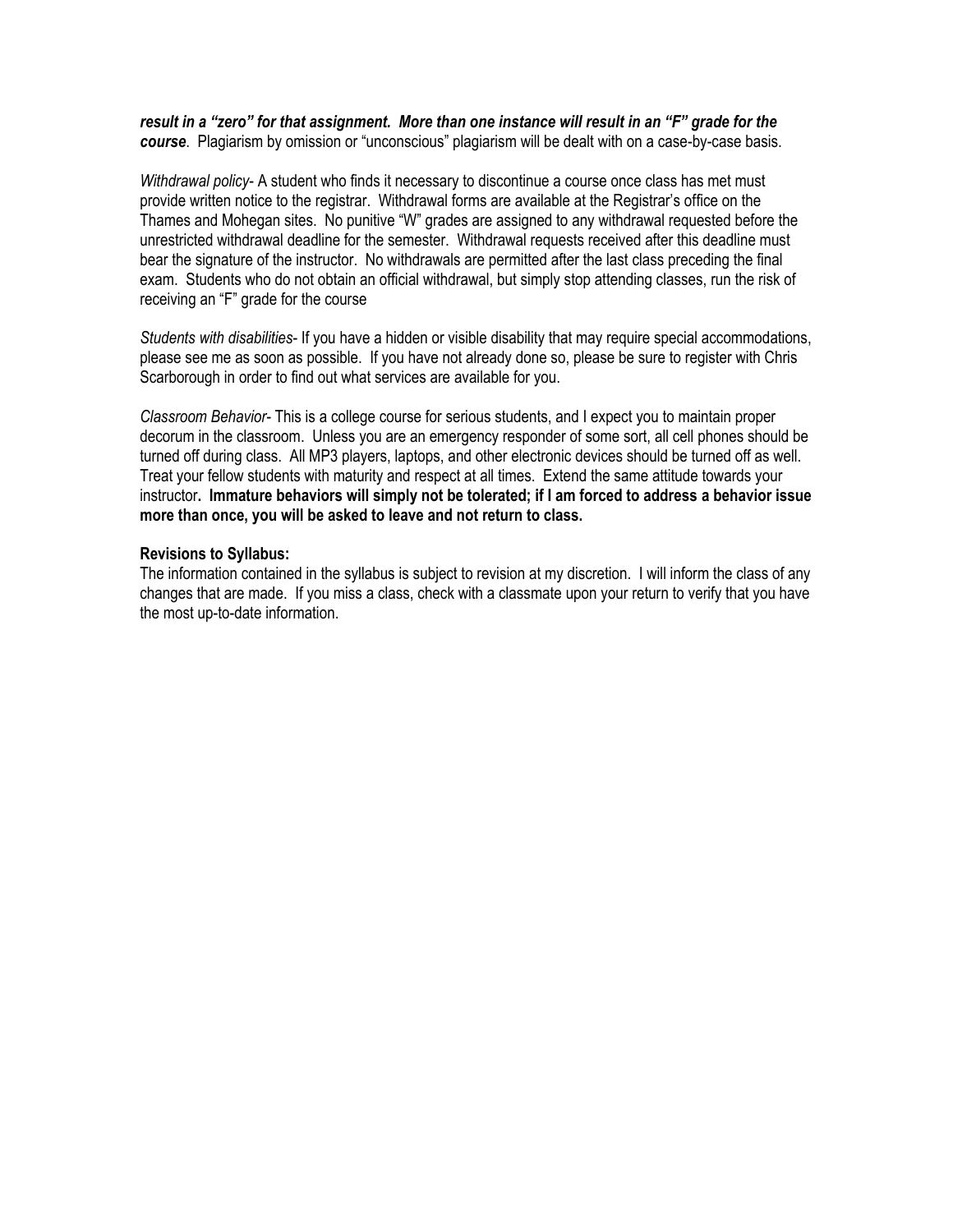# **Reading Schedule for English 101- fall 2007 Weeks 1-5**

| Date              | <b>Assignments and</b><br><b>Readings Due</b> | In-class                                                                                           |
|-------------------|-----------------------------------------------|----------------------------------------------------------------------------------------------------|
| Week 1<br>T 8/28  | None                                          | grading, syllabus, text orientation<br>annotation, reading and sample writing<br>burning questions |
| TH 8/30           | "How to Mark a Book"<br><b>WOI-pp 1-11</b>    | intro to reader response, practice<br>annotations, ICW, RR #1                                      |
| Week 2            |                                               |                                                                                                    |
| T <sub>9/4</sub>  | <b>RR#1</b><br>WOI- Jefferson                 | intro to peer review<br>reader response points; ICW                                                |
| TH 9/6            | <b>WOI-Lao Tzu</b>                            | Human nature; nature of government<br>assign essay #1                                              |
| Week 3            |                                               |                                                                                                    |
| T 9/11            | <b>WOI- Machiavelli</b>                       | intro to rhetorical vocabulary<br>RR#2 in class                                                    |
| TH 9/13           | Draft of essay #1<br><b>WOI- Rouseeau</b>     | essay peer review; the civil society<br>essay improvement points                                   |
| Week 4            |                                               |                                                                                                    |
| T 9/18<br>TH 9/20 | <b>WOI-Thoreau</b><br>WOI-King                | civil disobedience; eloquence and power<br>justice and injustice; RR #3 in class                   |
| Week 5            |                                               |                                                                                                    |
| T 9/25            | Final Draft of Essay #1<br><b>WOI- Rawls</b>  | more rhetorical vocab.; fairness and the<br>disenfranchised; essay development<br>ideas            |
| TH 9/27           | <b>RR#4</b><br><b>WOI- Nussbaum</b>           | reader response reviews; wrap-up of<br>justice theme                                               |